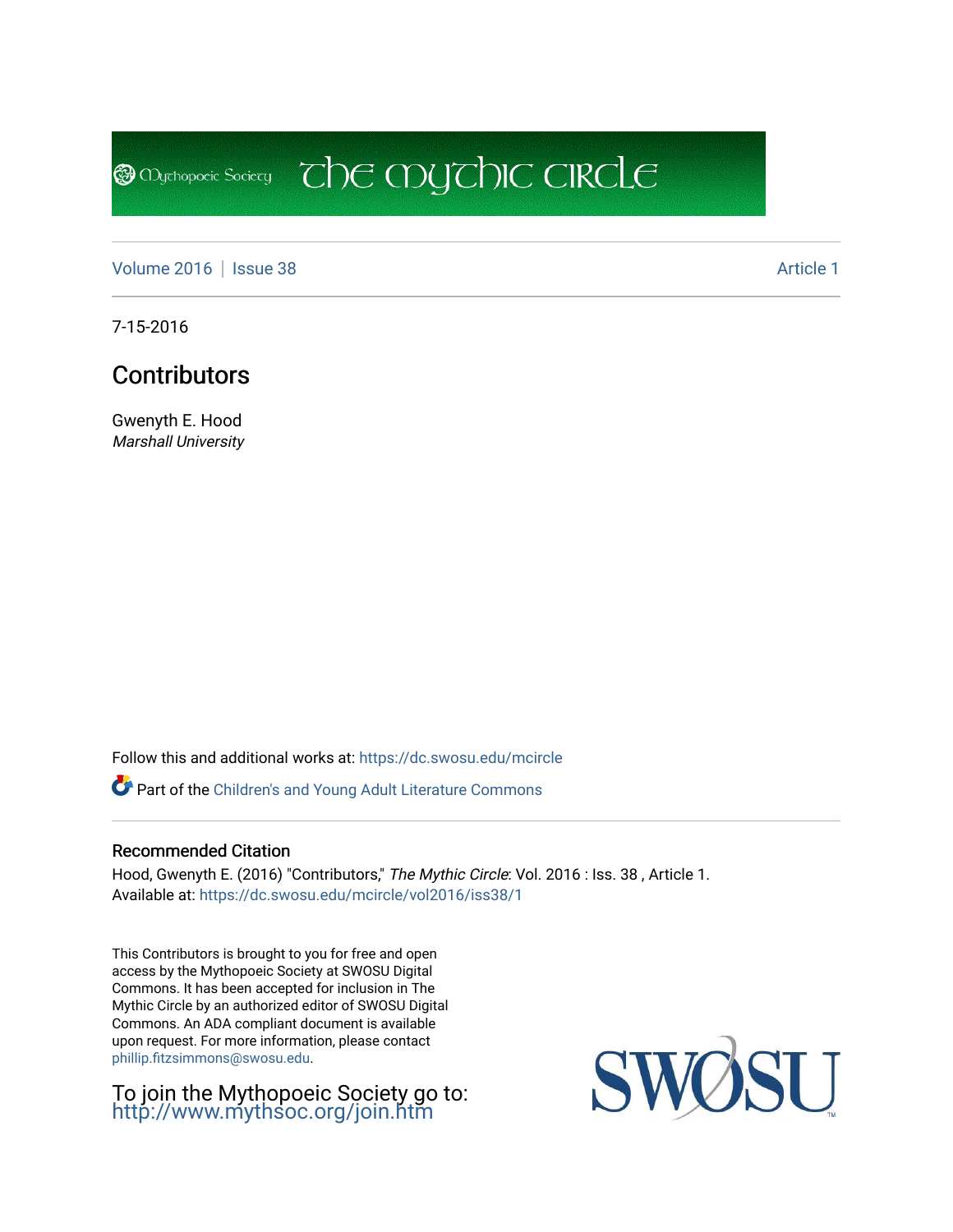## Mythcon 52: The Mythic, the Fantastic, and the Alien

Albuquerque, New Mexico; July 29 - August 1, 2022 <http://www.mythsoc.org/mythcon/mythcon-52.htm>

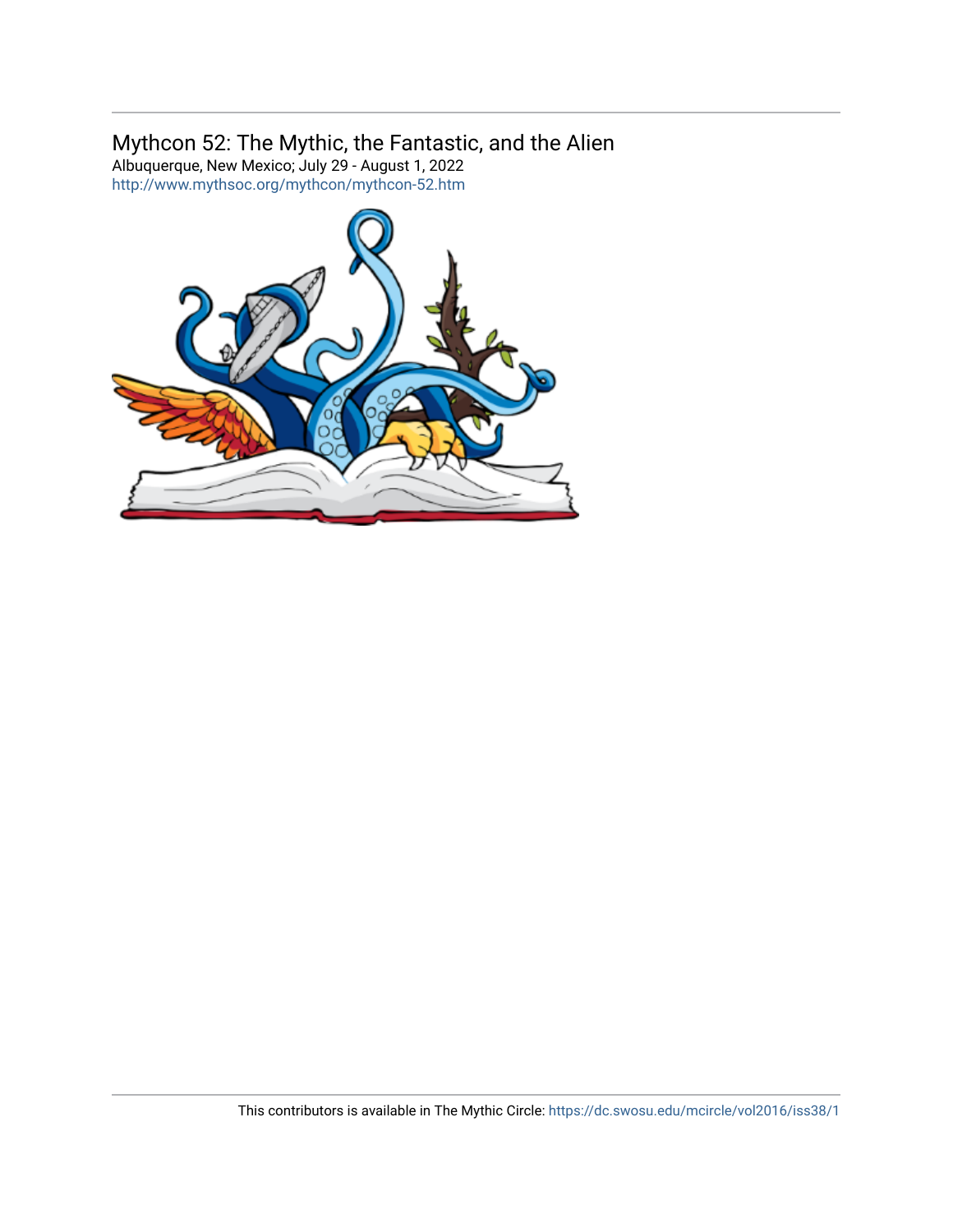"But we…"

"Look: You don't need it, there's hardly any of you left." The Kobald leisurely extended an arm and clasped Tarak's goblet of ale. He drew it to his lips and sipped at it casually. From the expression on his gritty face, he appeared to be pleased with the taste. "We've gotten tired of living in caverns, sleeping on rocks. We'd like to fill in some of your vacant lodgings."

"You want to live with us?"

"Why not? We'd like to learn more about how you built this place." The Kobald smiled, its crimson eyes narrowing into narrow slits. "It would be fair compensation for what your ancestors did to mine, don't you think?"

"I suppose…" Tarak gradually lowered his dagger. Urik, standing beside him, scratched his head.

"Maybe we could even help you get some of your equipment working again – seems like things have started to fall apart around here."

"Maybe…"

"I know all this is rather sudden – and I'm sure you need to discuss things with your

governing council." The Kobald stood, bowing in respect. "We will take our leave now, and we will give you some time to think things over."

"Fine…"

"Our attaché will be in contact with you to negotiate a settlement." Moving at a snail's pace, the band of Kobalds filed back into the corridor. "It's been a pleasure meeting you."

Moments later, Tarak and Urik still stood shaking on the long table beneath the vast painting in the middle of the Great Hall of Ahkurst. The other Elders had apparently scattered throughout the network of tunnels, and probably cowered in the shadows awaiting gruesome and violent deaths.

Tarak sheathed his dagger and sat down on the edge of the table.

"So much for the glory of battle," Tarak mused.

"It's a strange, new world," Urik admitted, sitting down beside his friend. "Do you think the dragons have ambassadors and mediators, too?"

 $\epsilon$ End $\epsilon$ 

## ABOUT OUR CONTRIBUTORS

**L.C. Atencio** holds a Bachelor of Arts degree in Creative Writing from the University of Central Florida, with scholarly emphasis on illustrating literary works. Atencio's poems, "Believing in words, not in whoever," and "Staring through the cracks of reality," were published in 2012 in *Nota Bene*, an anthology by The Phi Theta Kappa Honor Society. He has edited and judged college journals such as *Phoenix Magazine*, *The Cypress Dome*, and *The Florida Review*. His poetry and short stories have been published internationally in *Westview*, *Perspectives*, *Taj Mahal Review*, *The Penwood Review*, *The Storyteller*, *Space and Time Magazine*, *Grey Sparrow Press* and others. His illustrations have been featured in college magazines such as *Aries: A Journal of Art and Literature*. Atencio is proud to be an experimental novelist for the everyday person, and a book illustrator. To get in touch, he may be contacted at [http://creativewriter0.wix.com/lcatencio.](http://creativewriter0.wix.com/lcatencio)

The Mythic Circle #38, pg. 53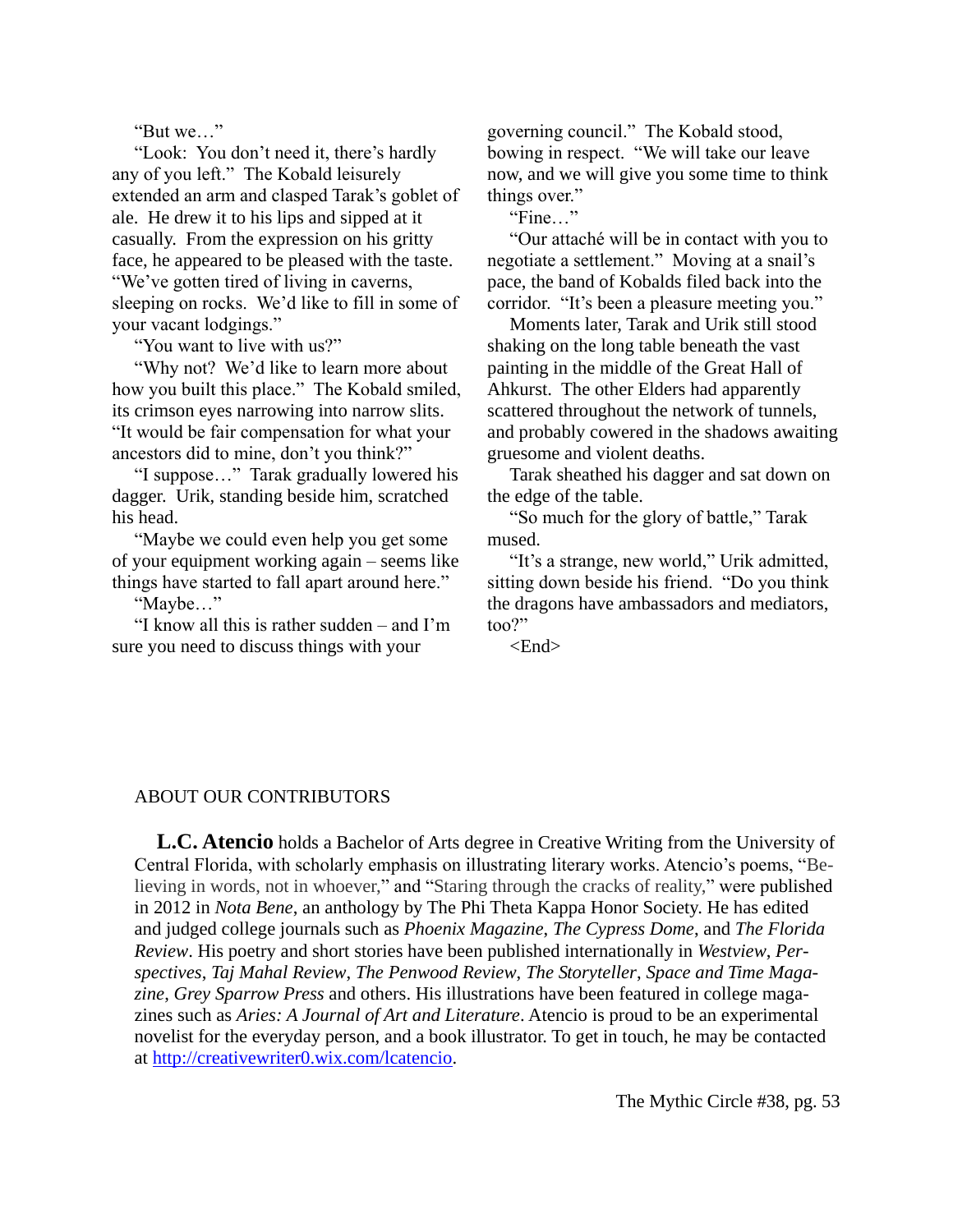**Georgia Ann Banks-Martin,** MFA, is best known as a poet and the editor of *New Mirage Journal*. She has led workshops for the Jane's Stories Press Foundation and the Writers International Network Zimbabwe. She has read her work at various conferences, such as Writing By Degrees and Association of Writers and Writing Programs, and other national locales. Her work appears in both magazines and anthologies. Some of her poems have been translated into Farsi by the Persian writer and translator Farideh Hassanzadeh-Mostafavi. Banks-Martin's most recent collection, *Rhapsody for Lessons Learned or Remembered*, is best described as experimental, in the sense that the poems blend memoir with historical fact and ekphrastic technique to explore the overall theme of the rediscovery of self and establishment of self within the greater fabric of the human experience. If you would like to learn more about the writer, please visit her webpage: georgiabanks-martin.com.

**Gania Barlow** teaches literature at Oakland University in Michigan. Her research focuses on the literature of medieval England, but she also finds herself inspired to read, teach, and write poems about stories from many other times and places. She has published both creative and scholarly work, in journals including *Agni, The Chaucer Review, Fourteen Hills, The Journal of English and Germanic Philology,* and *Smokelong Quarterly*.

**Myles Buchanan** grew up in Portland, Oregon, and is an aspiring fantasy writer, currently working on a collection of linked stories called Sorrowlands. He is a lifelong fan of J.R.R Tolkien and Lord Dunsany and has a particular interest in the treatment of forests in fantasy literature. He earned his B.A. in English at Kenyon College and is currently pursuing a Master in Fine Arts in Creative Writing at Eastern Washington University.

**Gwenyth Hood** was born in White Plains, NY, but moved with her family to Brandon, Vermont at the age of seven. She developed a love of reading and writing at an early age, discovering some favorite authors—Rudyard Kipling, Shakespeare, and J. R. R. Tolkien—at roughly the same time, in early adolescence. In 1982, her first novel, *The Coming of the Demons,* was published by William Morrow. She has been the editor of *The Mythic Circle* all the years of this millennium and a few more. She teaches English at Marshall University and is trying to market her Science Fiction trilogy, *Exiles from Distant Stars*, which she recently finished.

**Emily Metcalf** is a visual artist born and raised in Honolulu, Hawaii, and currently living in Indiana. She holds a BA in Drawing & Painting and Graphic Design. A voracious childhood reader, Emily grew up visualizing and drawing the scenes from her favorite books. Today, she views creativity as part of humanity's essential nature, and as a way to reflect the love of God. Emily works in watercolor, pen and ink, photography, and digital media.

**Ryder W. Miller** Ryder W. Miller is an eco-critic, critic, poet, writer, and journalist. He is regular contributor to *The Mythic Circle*, *Beyond Bree*, and *Mythprint*. He has also published stories at *The Lost Souls* website. He is the author of *Tales of Suspense and Horror*, coauthor of *San Francisco: A Natural History*, and editor of *From Narnia to a Space Odyssey*.

The Mythic Circle #38, pg. 54